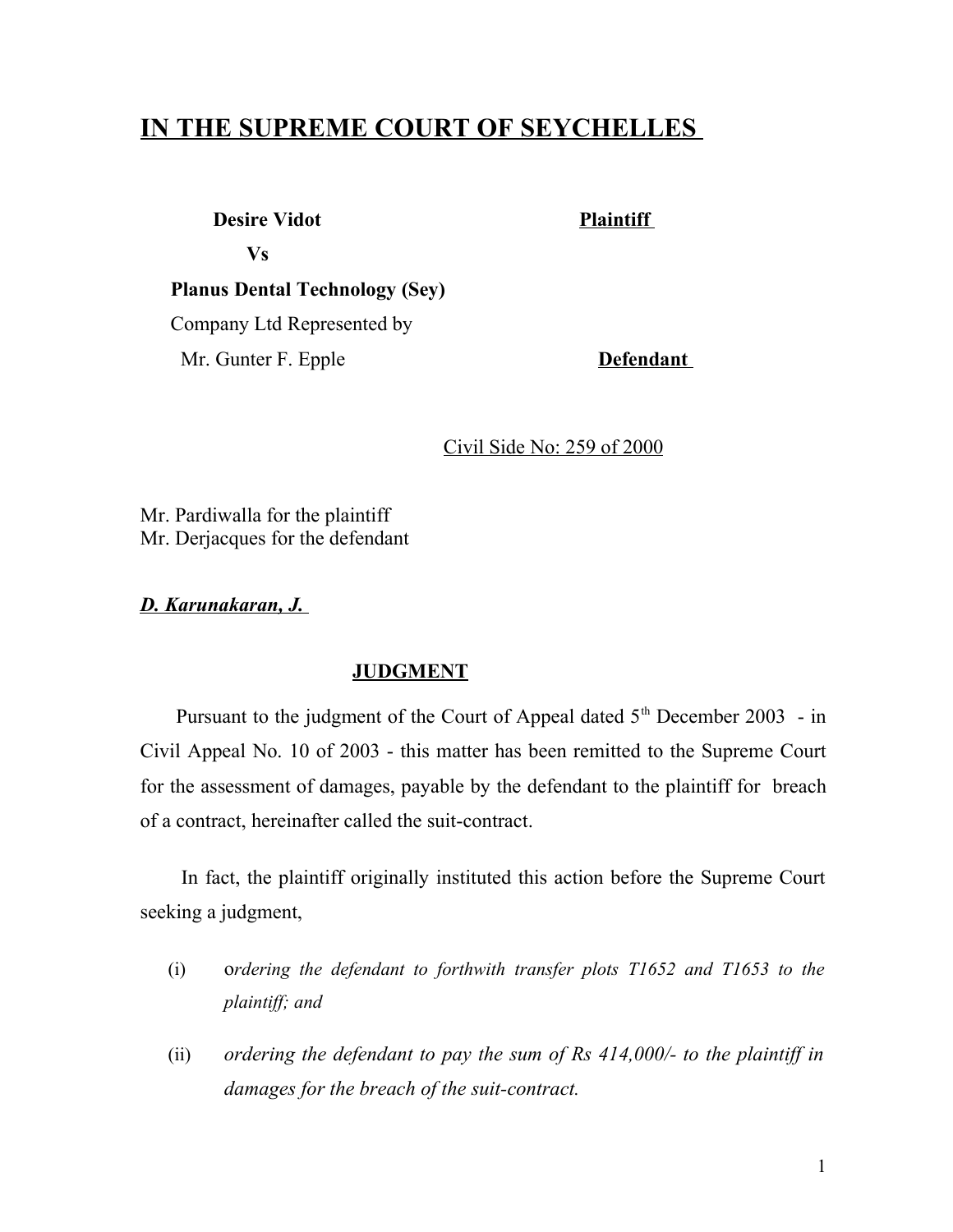The defendant denied the very existence of the suit-contract and liability raising inter alia, a point of law in defence based on simulation and back-letters. The trial Court having heard the evidence and submissions of counsel on both sides, gave judgment in favour of the defendant, whereby the Court dismissed the suit upholding the contention of the defendant that the suit-contract was a back-letter and simulation. Being dissatisfied with the said judgment, the plaintiff appealed against it to the Court of Appeal. In its judgment, the Court of Appeal reversed the judgment of the trial court and held that the defendant was in breach of the suitcontract and liable in damages. Consequently, the Court of Appeal remitted the case to the trial Court for the assessment of damages, which the defendant is liable to pay to the plaintiff. Hence, this Court herein proceeds to assess and quantify the damages accordingly.

 The background facts and circumstances that allegedly gave rise to the breach of contract by the defendant are as follows:

 The plaintiff was at all material times the owner of a parcel of land at Takamaka, Mahe, known as Parcel No: T 1160, which may hereinafter be referred to as the *"parent parcel'.* When this parcel of land was in the process of being subdivided into four plots namely, T 1651, T 1652, T 1653, and T 1654 the defendant-company agreed to purchase one of those plots that is, T 1654 from the plaintiff. The plaintiff also agreed to sell that plot T 1654 to the defendant for the sum of Rs700, 000/- In view of time-constraint and of the fact that the defendant company wished to proceed with the purchase, the parties agreed that the whole of the *parent parcel T1160* be transferred to the defendant, upon obtaining the Government sanction. And thereafter the defendant would transfer back to the plaintiff the three plots namely, T 1651, T 1652 and T 1653 having them excised from the parent parcel. This back-transfer was to be effected as and when the subdivision of the parent parcel was approved and registered.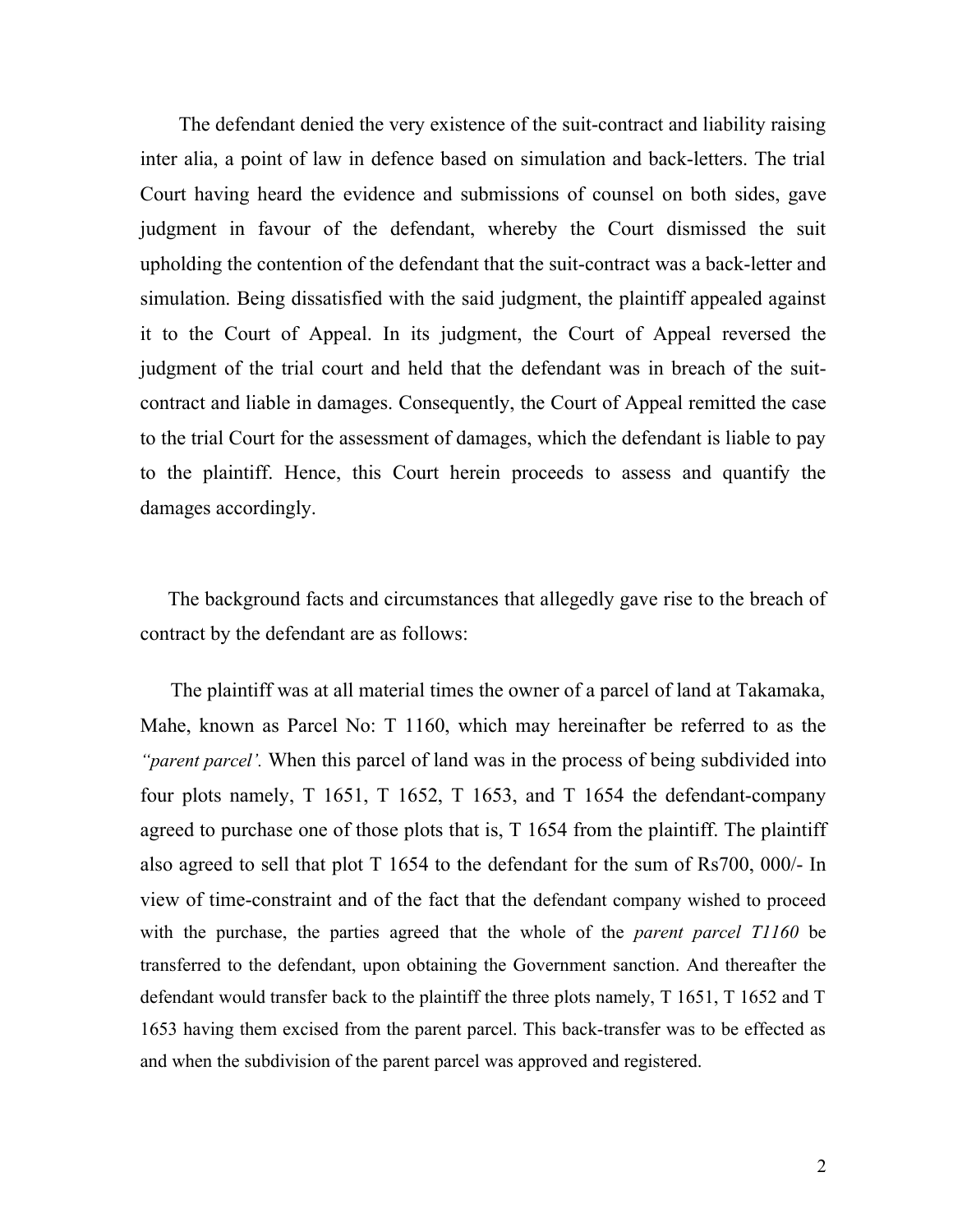In pursuance of the agreed transactions, the defendant obtained the Government sanction for the purchase of the parent parcel - T 1160 -from the plaintiff. On The 14th December 1995, the plaintiff in terms of the agreement transferred the parent parcel to the defendant as evidenced by the registered transfer deed exhibit P9. However, after subdivision, the defendant on his part transferred back to the plaintiff only one plot namely, T 1651 instead of the said three plots as agreed upon. According to the plaintiff, the defendant is therefore, in breach of the agreement in that, it failed and refused to transfer the remaining two plots namely, T1652 and T1653 to the plaintiff. As a result, the plaintiff contends that he suffered *loss and damages* as particularized and estimated below:

| (i)   | Delay in transfer of the two plots         | Rs 24,000-00             |
|-------|--------------------------------------------|--------------------------|
| (11)  | Loss of use $R200/-$ per day for 1700 days | Rs340,000-00             |
| (111) | Moral damages                              | R <sub>s</sub> 50,000-00 |

**Total Rs** 414,000-00

Therefore, the plaintiff claims that the defendant is liable to compensate him in the sum of Rs 414,000-00 for the consequential loss and damage that arose from the breach of the agreement by the defendant. In respect of the said loss and damage, the plaintiff testified in essence as follows:

*"I lost the property, which was to be transferred to me. It has affected me financially and morally. I claim Rs 50, 000/- for moral damages. I also claim Rs200/- per day for loss of use as claimed in plaint"* 

On the other hand, the defendant contends that the quantum of damages claimed by the plaintiff for loss and damage is unreasonable and exaggerated.

 In fact, the plaintiff instituted this action alleging that the defendant refused to transfer plots T1652 and T1653 in breach of the contract. Thus, in effect, he sought a relief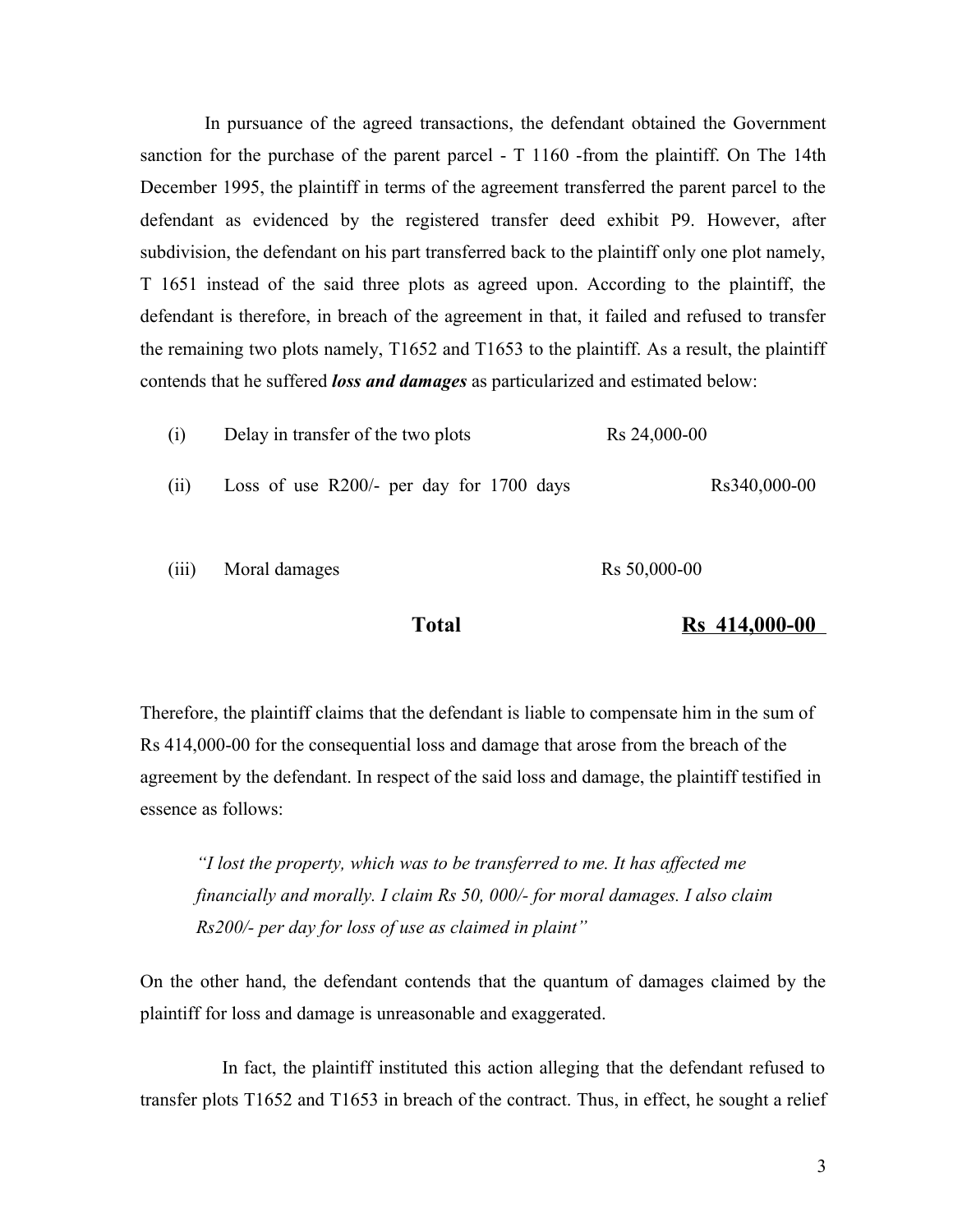based on a specific performance of the contract. The Court of Appeal granted that relief and accordingly, ordered the defendant to transfer the said two plots of land to the plaintiff. The plaintiff thus, regained his property and eventually suffered no material loss in terms the subject matter of the contract, except the fact that there has been a delayed performance. Besides, the plaintiff did not suffer any direct pecuniary loss due to any specifiable damage, because of the delay occurred in obtaining the ownership of the said two plots. Therefore, he is entitled to recover damages from the defendant only for the breach and for consequential loss and damage, if he had suffered from loss of use and enjoyment of the said two plots during the intervening period.

 In general, although damages are due for breach of contract, the defendant shall only be liable with regard to damage, which could have been reasonably foreseen or which was in the contemplation of parties, when the contract was made, provided the damage was not due to any fraud on his part vide article 1150 of the Civil Code of Seychelles. In the instant case, obviously there is no fraud alleged.

 It is truism that every obligation to do or refrain from doing something shall give rise to damages, if the debtor fails to perform it vide article 1142 of the Civil Code Seychelles. Although in principle moral damages ought not to be awarded for breach of contract, in certain circumstances the Court may award such damages vide *Koppel vs. Attorney-General (1936-1955) SLR.* 

 Indeed, damages are intended to compensate the innocent party for the loss that he has suffered as a result of the breach of contract, not intended to punish the one, who caused the breach. In order to establish an entitlement to substantial damages for breach of contract the injured party must establish that:

- (a) actual loss has been caused by the breach; and
- (b) the type of loss is recognized as giving an entitlement to compensation; and
- (c) the loss is not too remote; and
- (d) the quantification of damages to the required level of proof.